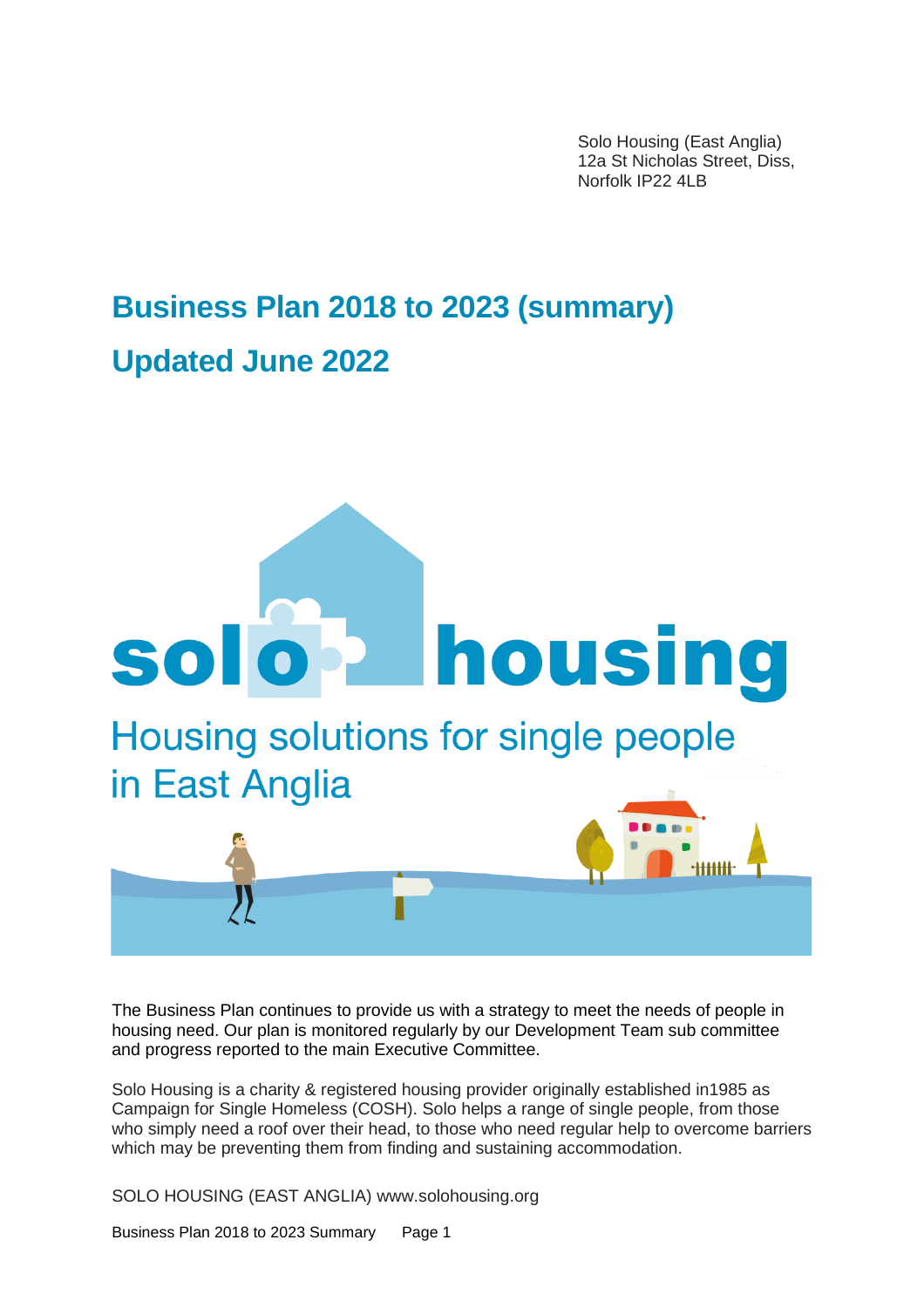Solo provides support, advice, information and practical help, enabling single people living in rural & coastal areas to secure and sustain accommodation.

We believe in people and our intention is to provide opportunities for those who pass through our door to improve their lives and take up new opportunities. We are currently funded by local authority housing related support contracts, local authority homelessness prevention grants, donations & voluntary income and rental income revenues.

Solo currently provides three types of housing solution for single people:

**Accommodation Access Support including a Lodgings Scheme** - enables people with a spare room to let to be matched with someone looking for an affordable housing solution. A lodger provides the householder useful extra tax-free income, companionship and wider social benefit such as sharing skills. Accommodation Access includes triage, housing solutions and assertive outreach support.

**Supported Housing** - Accommodation Based Supported Housing is temporary accommodation which seeks to assist people to develop skills to sustain longer term accommodation; where they may have specific health or other vulnerabilities which have previously made it difficult for them to sustain accommodation in general needs housing. The accommodation provided is either a one-bedroom flat, shared house or flat or hostel. Residents are provided with their own furnished flat or room (where they may share a kitchen, bathroom, and lounge). Our staff visit regularly, encouraging people to rebuild their confidence and prepare for independent living. The service provides a planned & sustainable move back into the community, either to housing association accommodation or to the private sector, living with family or friends or moving to lodgings.

**General needs accommodation** - low-cost self-contained single person accommodation units which can provide a move on solution for those living in supported accommodation/lodgings or provide low-cost accommodation for those on a low income.

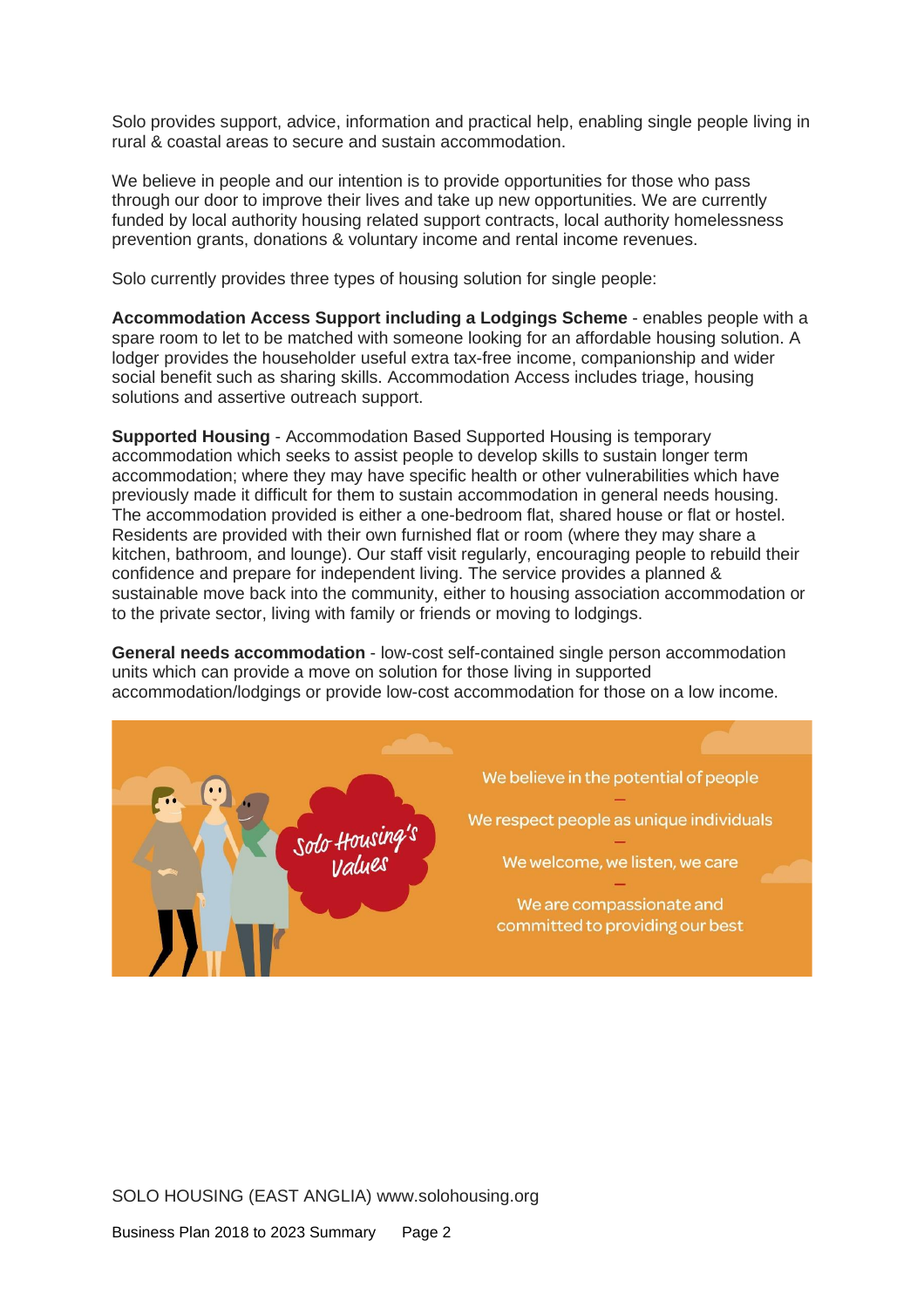# **SECTION A - The context for this Business Plan: The Executive Board Requirements:**

# **Solo Housing Mission statement:**

Solo Housing - a charity providing housing solutions for single homeless people, giving them the opportunity to access both short term and long term suitable & affordable housing in East Anglia. As a registered provider we provide access to high quality tailored support, enabling single people to develop the skills needed to sustain independent living.

# **Our Vision for Solo Housing**

#### **To continue to deliver housing solutions for single people we will progress the following strategic objectives:**



# **1. Good governance & effective decision-making processes**

- 1. Be a financially sustainable organisation, adapting to a changing and challenging external environment (including any adjustments required to meet the climate change emergency)
- 2. Adopt a robust approach to value for money & decision making, which will include rigorous appraisal of options to deliver the strategic objectives of the Business Plan.
- 3. Expand our Executive Committee membership to include the full range of skills and experience required to progress our business plan.
- 4. Enable resident involvement to enhance our decision making.
- 5. Implement a succession plan for the replacement and renewal of Executive Committee membership
- 6. Ensure compliance with the Regulator for Social Housing & Charity Commission codes of governance, taking action to improve performance and compliance where necessary.
- 7. Assess organisational risk and social purpose in relation to any existing or proposed opportunity.

# **2. Strong leadership**

- 1. Maintain a high profile and strong reputation within the supported housing and homelessness sector.
- 2. Empower our residents, enabling them to be involved in the delivery and development of our services; using their expertise to continuously improve our housing offer.
- 3. Enable staff, residents and wider stakeholders to share our mission and organisational values, embedding our mission within our operational service delivery and future developments.

# **3. Develop and expand our support and accommodation provision.**

- 1. Achieve recognition as a high-quality supplier in the delivery of supported accommodation and other housing solutions.
- 2. Maintain & expand our portfolio of accommodation to secure short term and longerterm sustainable housing for single people.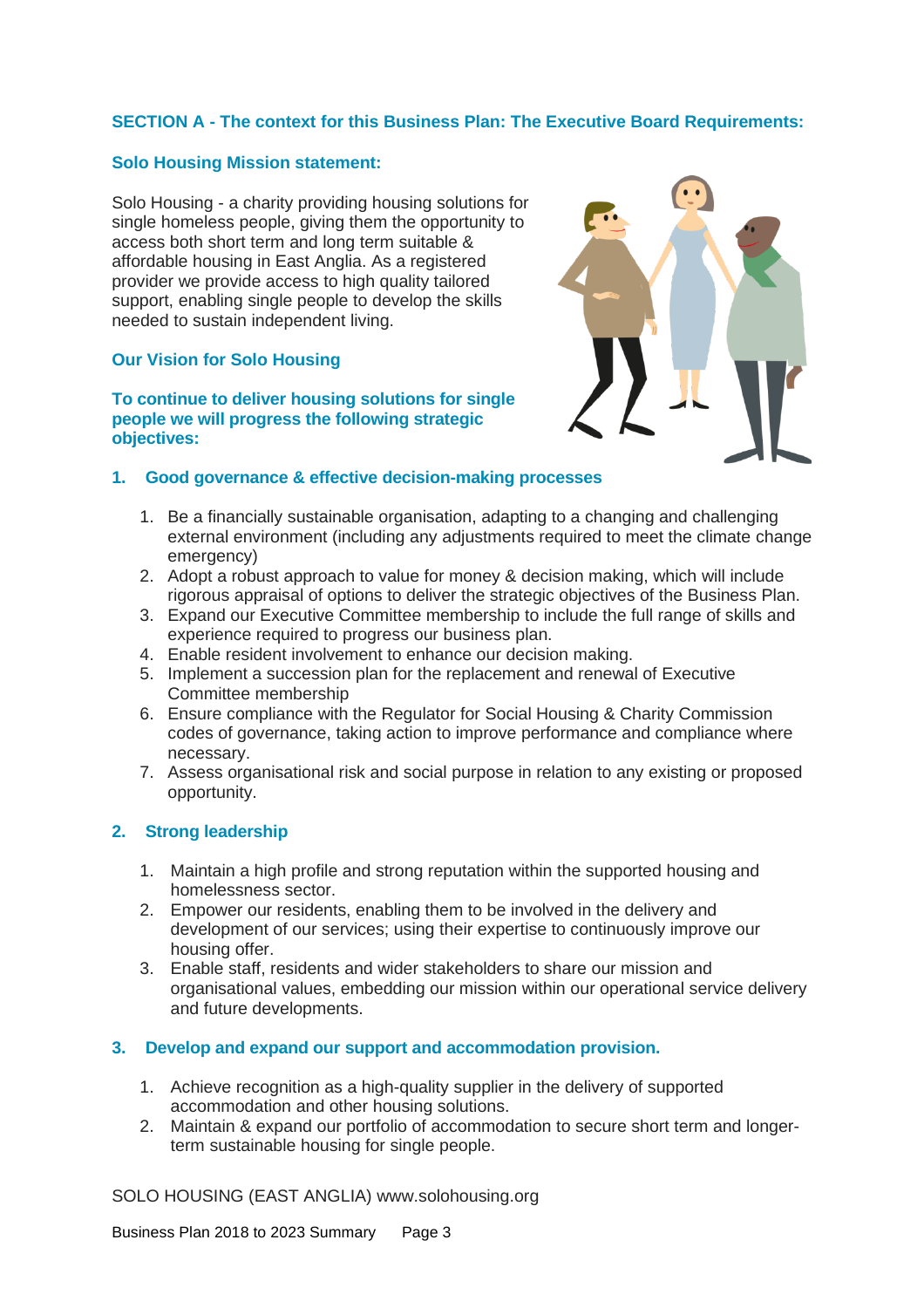3. Develop relationships and work strategically with the private sector to maximise our potential to increase income and sustain our business model

# **4. Working in partnership to underpin our work.**

- 1. Continue to enhance our relationships with key stakeholders to progress our vision and provide housing solutions.
- 2. Work strategically with our local authority partners to develop effective homelessness prevention services and maximise the impact of all government grant funded programmes.

# **5. Enabling effective & efficient delivery & maintaining a skilled workforce**

- 1. Develop our staff to maximise their potential in working with single people in housing need.
- 2. Review & modernise our workspace resources & equipment, continue to invest in efficient IT & telephony solutions.
- 3. Enhance our operational infrastructure (including office premises) to maximise our efficiency.
- 4. Provide employment opportunities for our residents, for example developing an apprenticeship programme.
- 5. Ensure all procurement in relation to infrastructure and service delivery achieves value for money in the utilisation of the organisation's resources.
- 6. Ensure our operational delivery seeks to support the actions required in relation to the climate change emergency.

# **6. Meeting local need**

- 1. Complete an options appraisal on our existing assets to release the potential to deliver and to maintain innovative solutions in the provision of housing and to enhance access to housing for single people.
- 2. Optimise our existing assets to achieve economy (managing cost and quality), efficiency (ensuring resources invested deliver expected outputs) & effectiveness (to meet our strategic objectives and impact)
- 3. Ensure our accommodation continues to be affordable and accessible to single homeless people.
- 4. Deliver a good quality service, maintaining a flexible and tailored approach to achieve positive outcomes for all Solo service users.
- 5. Increase the provision of supported & move on accommodation.
- 6. Develop the capacity to provide training & skills for single people living in a rural area to help them get ready for employment or voluntary work, where appropriate utilising the land & space available at our Old Post Office hostel site
- 7. Scope & develop a Social Lettings Agency to deliver an ethical lettings service in the private rented sector via a social enterprise to generate income to be reinvested in the charity and our core services.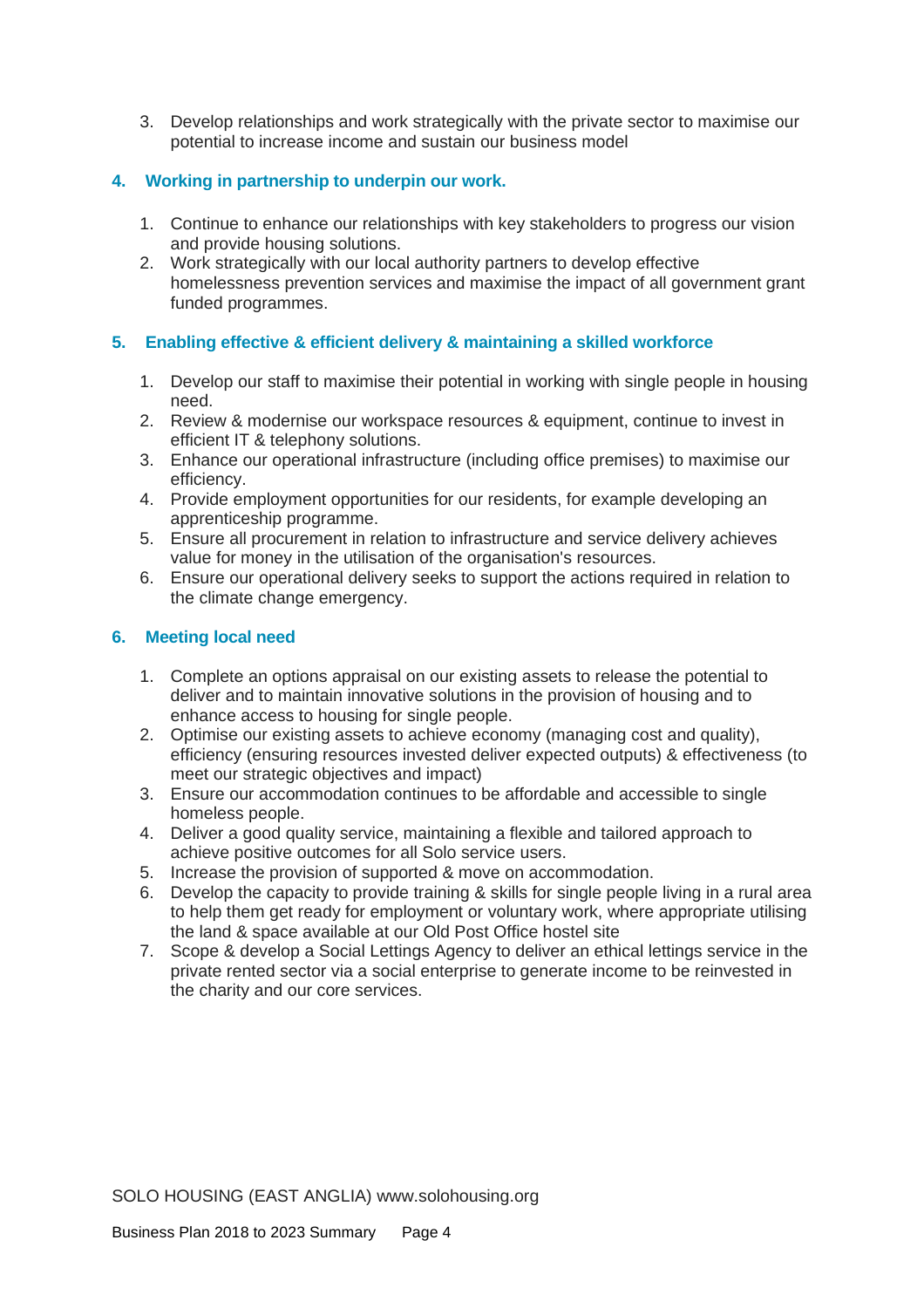# **SECTION B - ONE: Continuing to meet need:**

The provision of supported housing & access to flexible affordable housing solutions is a key component of any local authority homelessness prevention strategy. Support and accommodation provide a steppingstone away from the negative impact of homelessness & inequality, enabling single people with support needs to work towards a sustainable home and the realisation of their full potential.

Solo provides housing solutions to single people who are homeless or at risk of homelessness; providing support and services to help single people identify their support needs, develop skills reach their full potential, to seek employment, income, and gain independence.

Our ultimate aim is to help people move into social or private rented accommodation, in a self-supporting capacity so they can reach their full potential.



# **1) Supported Accommodation:**

Solo provides over 100 bed spaces of Housing Related Supported Accommodation across Norfolk and Suffolk.

Solo Housing provides supported accommodation within properties that we own. We also lease properties from private landlords/registered providers in Norfolk & Suffolk. Solo owns 20 support accommodation bed spaces. Solo also has a Housing Management agreement with Orbit Housing Association for 6 self-contained flats in Diss where we also offer support to the tenants, with the option to increase numbers subject to availability.

Solo works in Partnership with Orwell Housing to deliver 40 bed spaces of Supported Accommodation in Sudbury (6 belong to Orwell HA the remainder are PRS properties).

The combination of owning properties and using private landlords enables greater stability and flexibility; enabling us to respond to market demand by contracting new leases in higher demand areas and provide a range of housing options for our residents.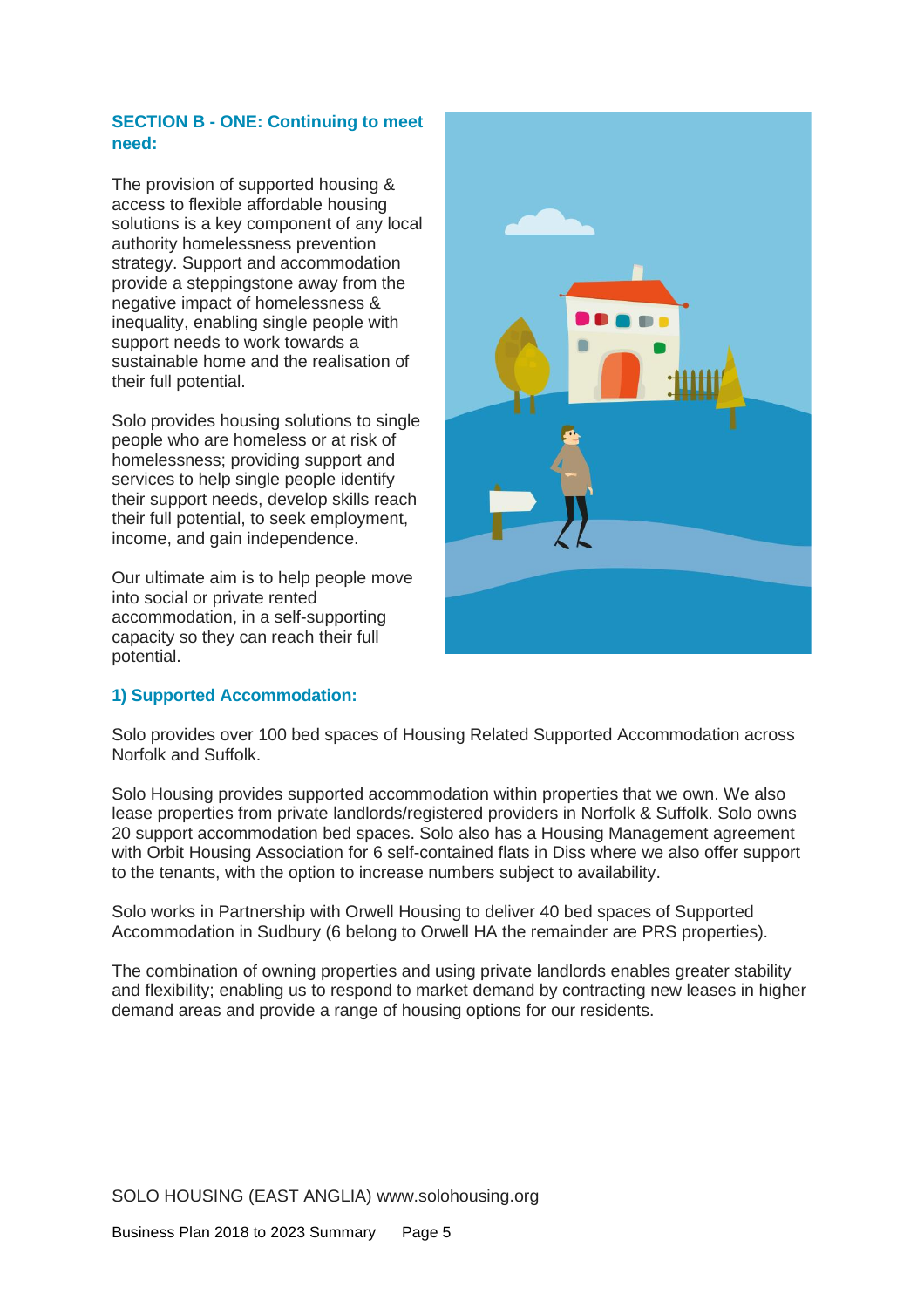# **Location Housing Related Supported Accommodation -**

Norfolk:

- Hostel and shared house Diss
- Two-bedroom properties residents have their own bedroom and share all other communal facilities. – Thetford, Long Stratton, Diss, Dereham
- Three Bedroom flat Diss
- Single Self-contained flats/Single Studios/Bedsits Diss, Attleborough, Thetford, Wymondham, Dereham, Harleston

Suffolk:

- Self-contained flats in Sudbury owned by Orwell Housing Association, providing accommodation for higher support needs.
- Two bed PRS houses Sudbury, Stowmarket, Great Cornard
- Three bed PRS houses Stowmarket providing accommodation for higher support needs.
- One bed PRS properties Sudbury & Stowmarket

# **Other projects:**

**Women's Accommodation Service project –** supported by grant funding from Nationwide/Essex Community Foundation it includes the provision of 6 bedspaces of accommodation for female offenders. The service is integrated into our wider Housing Related Visiting Support Service. The accommodation is in South Norfolk and Broadland and will be temporary, to allow women on release from prison to address key support issues, before moving into more permanent accommodation. A partnership with Saffron Housing is in place to support the provision of accommodation for this project.

**Off the Street project –** grant funded by Breckland District Council (using Ministry of Communities and Local Government Rough Sleeper Initiative funding). The project includes the provision of 10 bed spaces of accommodation for rough sleepers in the Breckland area. The accommodation includes dedicated visiting support and will allow rough sleepers to get off the streets and plan their resettlement into either supported accommodation or more permanent accommodation.

**Accommodation Access and Assertive outreach & lodgings –** funded by South Norfolk Broadland Breckland district homelessness prevention grant we provide triage assessments and support to access accommodation options for single people in the district. The service also includes assertive outreach supporting single people at risk of losing their accommodation or those who are not ready to engage with wider homelessness prevention support.

# **2) Partnership work with other housing associations via - Housing Management Agreements:**

Solo has a Housing Management agreements with Orbit Housing, Saffron Housing Trust and Victory Homes/Flagship Housing to enable us to use units of accommodation in Diss, Costessey, Wymondham and Dereham to provide good quality accommodation for specialist project & supported housing residents. The Housing Management Agreement allows an effective mechanism to manage the properties with clear roles and responsibilities for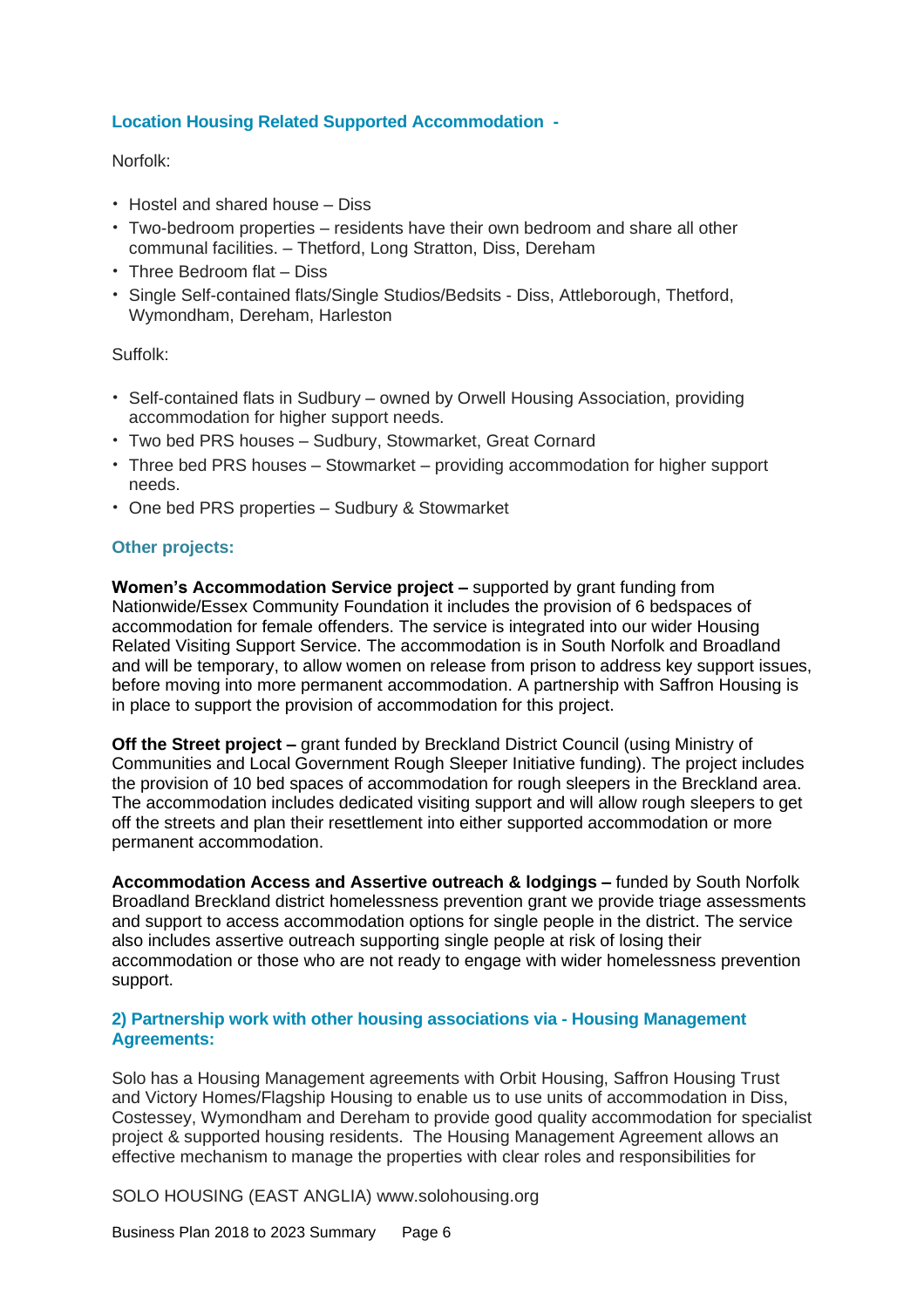repairs and management of the properties. The costs per unit provide extremely good value for money allowing Solo to plan ahead for the delivery of support to our residents and manage our costs effectively.

Solo would welcome the opportunity to extend our Housing Management agreements for further properties, subject to future HRS grant allocations and other alternative delivery models.

#### **3) Partnership work with The Benjamin Foundation:**

A housing management agreement & partnership to jointly deliver 30 bedspaces of supported accommodation for young people via the Anchorage Project Great Yarmouth & East Suffolk. Solo Housing provides accommodation for the Anchorage project to support the delivery of a visiting support service for young people. The Benjamin Foundation provides the day-to-day support and service to young people.

#### **4) Working with the Private Rented Sector to provide supported housing:**

Private Rented Sector (PRS) agreements with individual landlord's guarantee rent payments and offer a comprehensive property management package. A number of our PRS landlords have remained loyal to Solo for over 15 years. All property is commissioned on the basis of the 'Decent Home Standard', Regulator for Social Housing Consumer Standards and complies with the Housing Health and Safety Rating System (HHSRS).

Resident safety and satisfaction support our delivery and secures our reputation with landlords. We seek regular feedback from our on our accommodation and services. Feedback is monitored by the Property Services team, CEO and the Executive Committee (trustee board).

#### **5) Health and Safety:**

The safety of both our residents and staff is paramount. We have a range of health and safety policies and procedures in place and all relevant checks are completed and recorded. We are supported the work by Peninsula 'Business Safe' who in turn conduct annual H&S checks on all office locations and our hostel accommodation. Significant health and safety matters are reported to the Executive Committee.

# **6) Lodgings:**

Solo has developed a unique offer in relation to Lodgings. At the time of writing our plan services are funded via Flexible Homelessness grants from South Norfolk District and Breckland District Council

Solo Housing currently offers over 25 bed spaces: working with over 20 landlords in parts of Norfolk available via our Lodgings service.

The Lodgings Service seeks to match people who have one or more spare rooms they would like to rent out; with single people who have no support needs & who require accommodation.

Landlords can be homeowners (with consent from the lender) or tenants (with consent to take in lodgers from the landlord).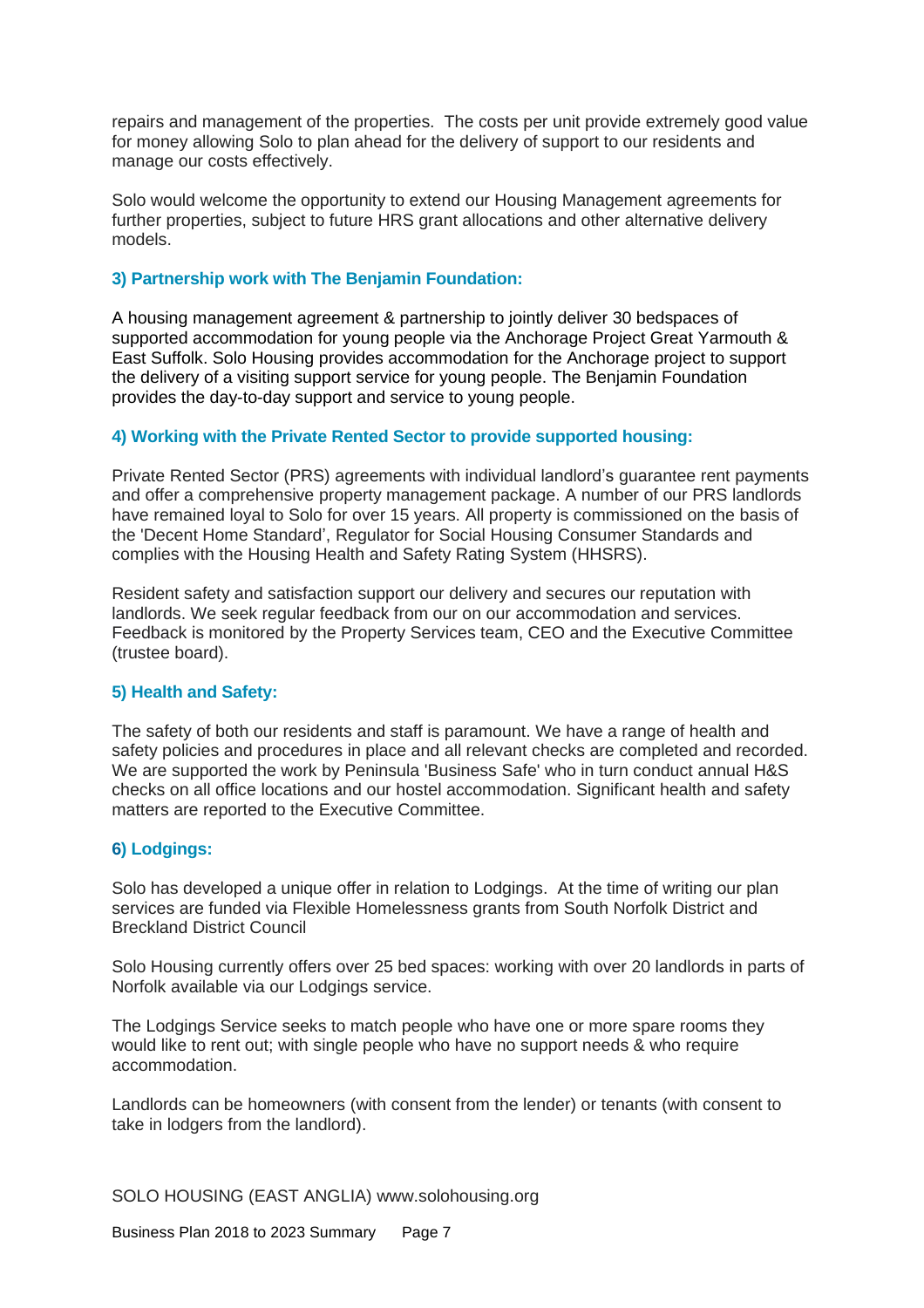Often landlords are living alone and are looking to have someone else in their home to increase income, provide security and in many cases provide mutual benefit between the lodger and the landlord.

There is evidence that loneliness & social isolation for people living alone (or seeking a lowcost single person housing solution), can have a very detrimental impact on their health and well-being and may increase demand for other services such as health (including mental health services).

Lodgings may also provide a solution for people moving to a new area for work or other reasons, those who have had bereavement or relationship breakdown and find themselves alone.

The cost of living crisis may increase the need for households to maximize their income by letting out spare rooms. The Lodgings Scheme is well placed to support households to become lodging landlords, helping them to overcome financial challenges. Our new partnerships with social landlords provide an opportunity for under occupying social housing tenants to rent out their spare room. The lodging scheme forms part of local authority homelessness prevention objectives and maximises the use of local housing stock.

#### **Our customer journey for both Housing Related Support and our Lodgings Accommodation is outlined on our website here:**

<https://www.solohousing.org/accommodation-seekers/supported-housing/>

#### **6) General Needs Accommodation:**

Based within a block of 8 self-contained flats in Diss owned by Solo Housing – **some flats are offered as General Needs accommodation** offered at a social rent. When flats become available, they can be offered as move on for support accommodation residents or can be offered as low-cost social housing for single people on a low income.

We also manage a 6-bed shared house in Lowestoft on behalf of East Suffolk local authority. The property comprises 6 self-contained bedsits with some shared bathrooms and laundry. The property is an HMO.

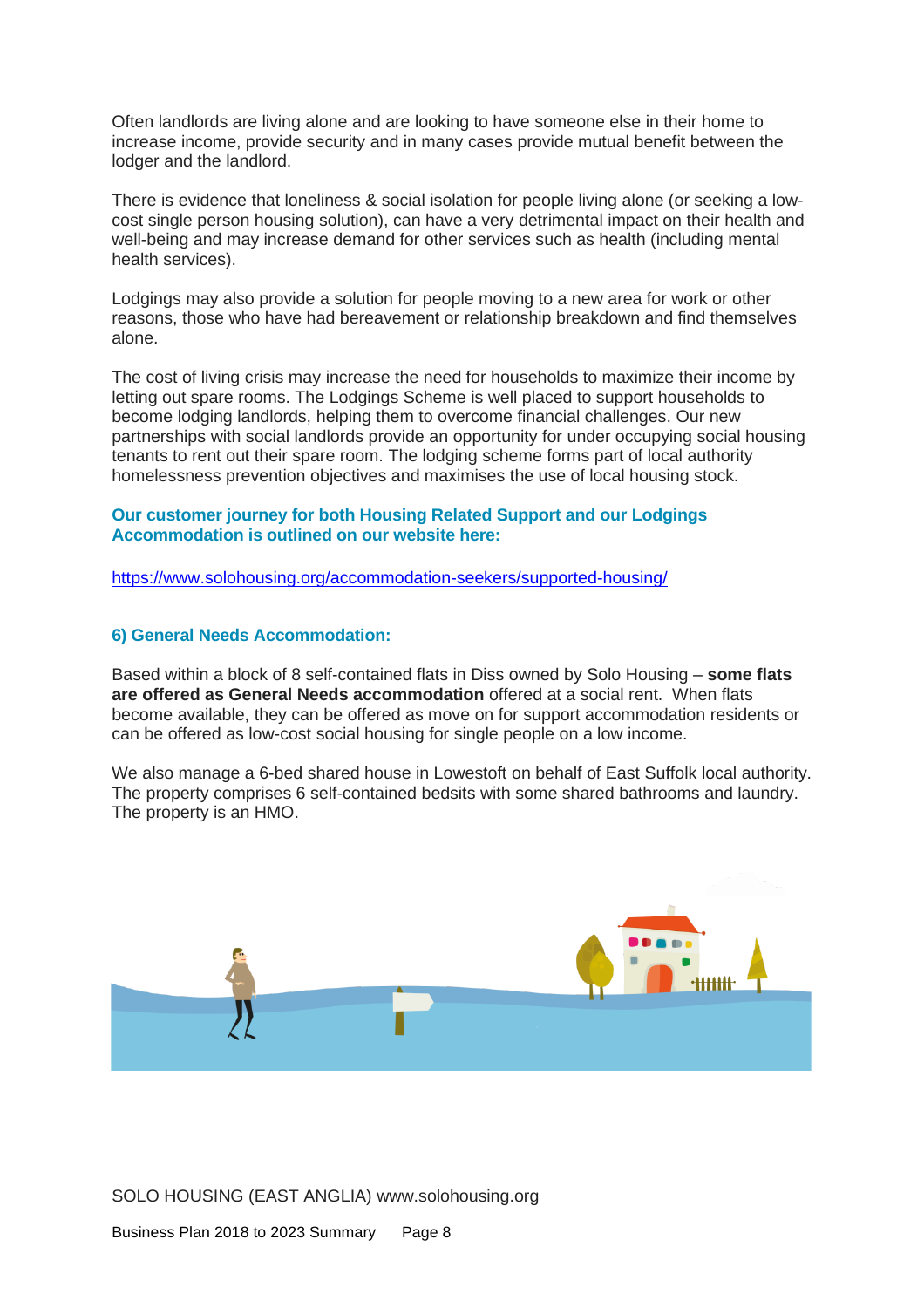# **SECTION B - TWO: General Company Description**

Solo Housing (East Anglia) Ltd 12a St Nicholas Street, Diss, Norfolk IP22 4LB

Charity Number: 1068017 Company Registration Number: 3266905 Regulator for Social Housing: 4696

Free phone: 0800 6520155 Tel: 01379 640250 Fax: 01379 640303 Email: [info@solohousing.org](mailto:info@solohousing.org)

# **SECTION B - THREE: existing funding arrangements:**

Solo is grant funded by the following local authorities:

- South Norfolk & Broadland District Council
- Breckland District

Solo has Housing Related Support funding contracts with:

- Norfolk County Council
- Suffolk County Council

Solo also receives funding from Charitable Trusts & other donations. For further detail regarding how donations and financial support can be provided please visit our website [www.solohousing.org](http://www.solohousing.org/)

Solo's business model allows for the generation of income via rental & service charges

# **1) Local Authority funding:**

# **Suffolk Housing Related Support (HRS) contract funding (£175k per annum):**

We have a successful partnership with Orwell Housing & we currently have a contract with Suffolk County Council, to provide 40 support accommodation housing bed spaces in Babergh and Mid Suffolk. In 2022 there will be a retender of all housing related support provision in Suffolk. Since the pandemic some of our working practices have changed. Some of the new ways of working may continue post Covid 19 and in part may enable us to help more people via our visiting support and shared housing model.

#### **Norfolk Housing Related Support (HRS) Contract funding (£78k per annum):**

Solo Housing is part of the county framework for accommodation-based providers, Solo Housing was awarded a 5-year contract in December 2017 with an option to extend for a further 5 years.

# **2) Homelessness Prevention grant funding to deliver the Accommodation Access & Lodgings Service (currently £37k):**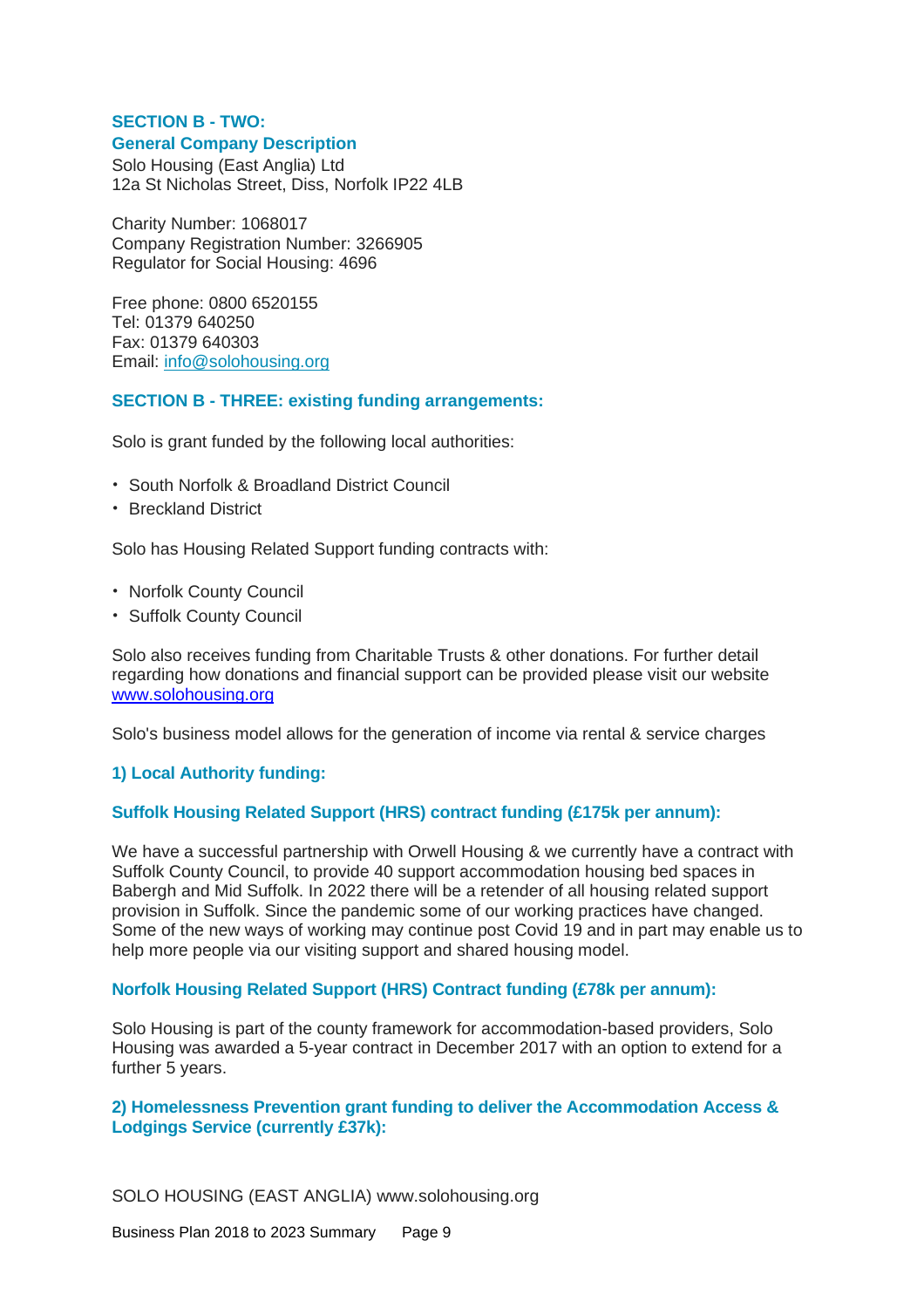Working in partnership with our local authority areas there have been some opportunities to enhance our provision to support local authority delivery of their homelessness prevention duties.

# **3) Breckland District Council funding for Off the Street project (£100k per annum)**

Breckland has secured funds from the Department for Levelling Up and Communities to fund this project and we are expanding provision during 2022

#### **4) East Suffolk District Council funding to manage the 6 bed HMO (£9k per annum)**

The grant funding allows us to provide a dedicated staff member to manage the property including regular visits and light touch support to the tenants.

# **Other grant funding:**

- We were awarded £38k over 18 months by the Nationwide Foundation/Essex Community Foundation to deliver the Female Offender Accommodation project. The grant will help to cover some of the staff costs to provide the support. The grant ends in September 22 so we are actively seeking replacement funding to continue this successful and much needed project
- We continue to utilize Enterprise Development Programme and Awards for All grants to support the development of our social enterprise activities
- We received a grant from Saffron Housing Community grants programme to enable us to train resident living in our supported accommodation to make and market their own jewellery – the course was great success and we are now marketing jewellery to raise funds to repeat the training for other residents
- We have a target to raise £17k per annum in donations and other grant programmes. We do not have a dedicated fund-raising team, but our staff and trustees help to raise funds.
- In 21/22 we received a grant from Suffolk County Engaging Communities to encourage covid vaccination take up for single people in temporary housing
- In 21/22 we also received additional grant funding to allow us to support single people facing particular hardship in winter

#### **Solo's Financial Management:**

- Solo adopts a robust process of financial management; with regular monitoring undertaken by the Executive Committee and Finance Audit & Risk sub Committee.
- Accounts are audited annually by external auditors and we are required to provide annual financial returns to Companies House, Homes and Communities Agency and the Charity Commission.
- Solo Housing has developed a business model which has allowed the generation of surpluses, which have in turn been invested in the provision of accommodation, for example a hostel and dispersed hostel, accommodation-based support options and lowcost general needs single person accommodation.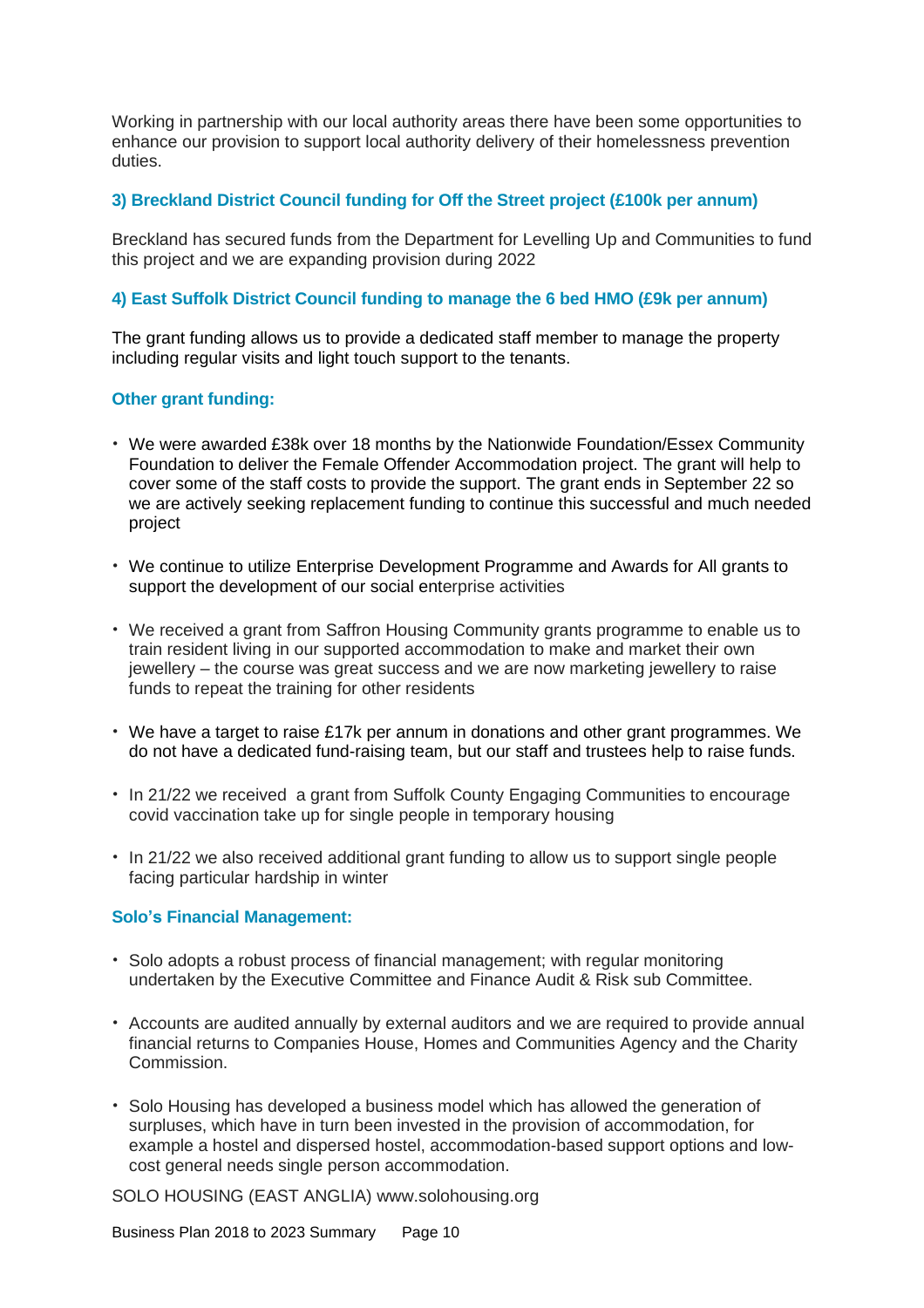- Management of income and expenditure allows for accessible funds to cover immediate and planned expenditure on a rolling basis.
- A Development sub committee manages the activities of the business plan including projected costs and income

SECTION B - FOUR: Solo Housing assets:

#### **1) Property & Organisational assets**

- 1. Solo owns accommodation in Diss including a 7-bed hostel & a 6 bed shared house with associated land & storage facilities and also a block of 8 self-contained flats (supported accommodation and general needs).
- 2. In Thetford Solo owns 2 individual single occupancy flats and a one bed house in Diss
- 3. Ownership is achieved through cash purchases or mortgage
- 4. Solo currently has tangible fixed assets valued at £1,010,000 and a reserves policy to cover 6 months of operation
- 5. A multi-disciplinary team of experienced support workers, homelessness prevention staff, property team & back-office support in the delivery of housing management services.
- 6. Solo owns a transit van to help residents move in and out of accommodation and collect donated furniture and other items.

#### **2) Company strengths and core competencies:**

- 1. Long established and highly regarded.
- 2. A skilled Management team.
- 3. Dedicated Executive Committee supporting the organisational strategic direction with a broad range of skills and backgrounds.
- 4. A good understanding of the needs of our service users and our wider stakeholders
- 5. Providing single person housing solutions in a rural area which is unique– including supported accommodation, move on accommodation and a supported lodging scheme.
- 6. Supported housing in Norfolk and Suffolk providing low, medium & higher-level support and a visiting service in both shared and self-contained accommodation.
- 7. A dispersed hostel in Diss (hostel, shared house and self-contained units) for those with higher support needs and those ready to transition to more independent living.

SOLO HOUSING (EAST ANGLIA) www.solohousing.org

Business Plan 2018 to 2023 Summary Page 11

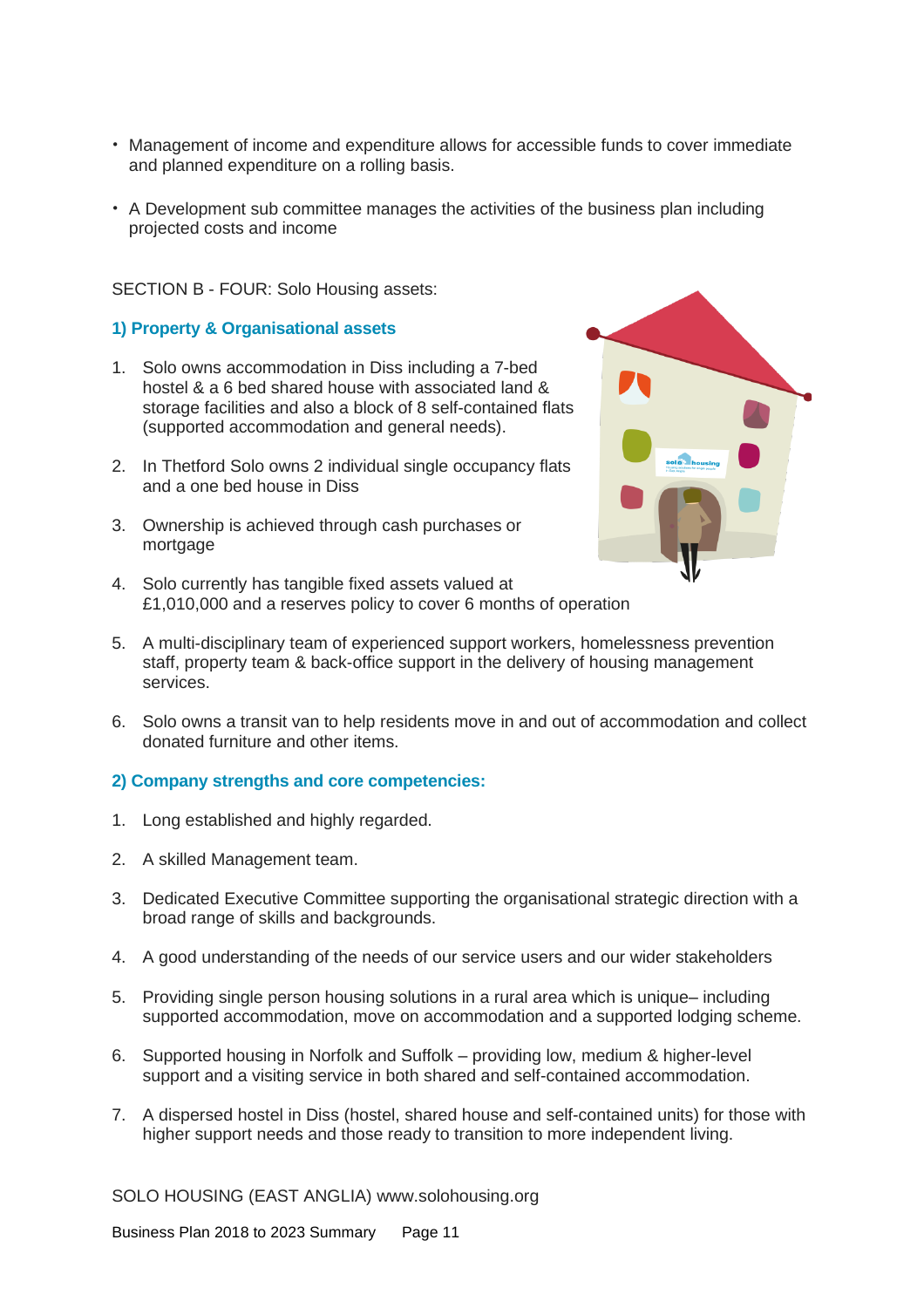- 8. Providing a package of 'housing related' support funded by Norfolk and Suffolk County Councils and also via specialist projects to address specific service user needs
- 9. A successful model in providing housing management and light touch support for people living in HMOs.
- 10. An effective pathway model to assist people to access either Solo Housing or other accommodation.
- 11. Innovative new projects targeted at specific client groups in need.
- 12. Support provided to access move on accommodation.
- 13. A multi skilled team of support workers, housing access and lodgings officers
- 14. A person centred service tailored to service user needs both residents and landlords
- 15. A good quality and flexible housing portfolio
- 16. Formal partnerships with housing providers, private landlords and wider agencies
- 17. A Lodgings scheme grant funded by local authorities in Norfolk– helps to prevent homelessness for non - priority need single people.
- 18. Ownership of property and land and experience in managing these assets.



#### **SECTION C**

**To deliver the Solo Vision, strategic objectives and optimise our operational delivery we will undertake the following:**

**1. Assess future financial requirements (to ensure value for money & the effective utilisation of our existing assets):**

1. Undertake periodic reviews of our current mortgage liabilities and revenue.

SOLO HOUSING (EAST ANGLIA) www.solohousing.org

Business Plan 2018 to 2023 Summary Page 12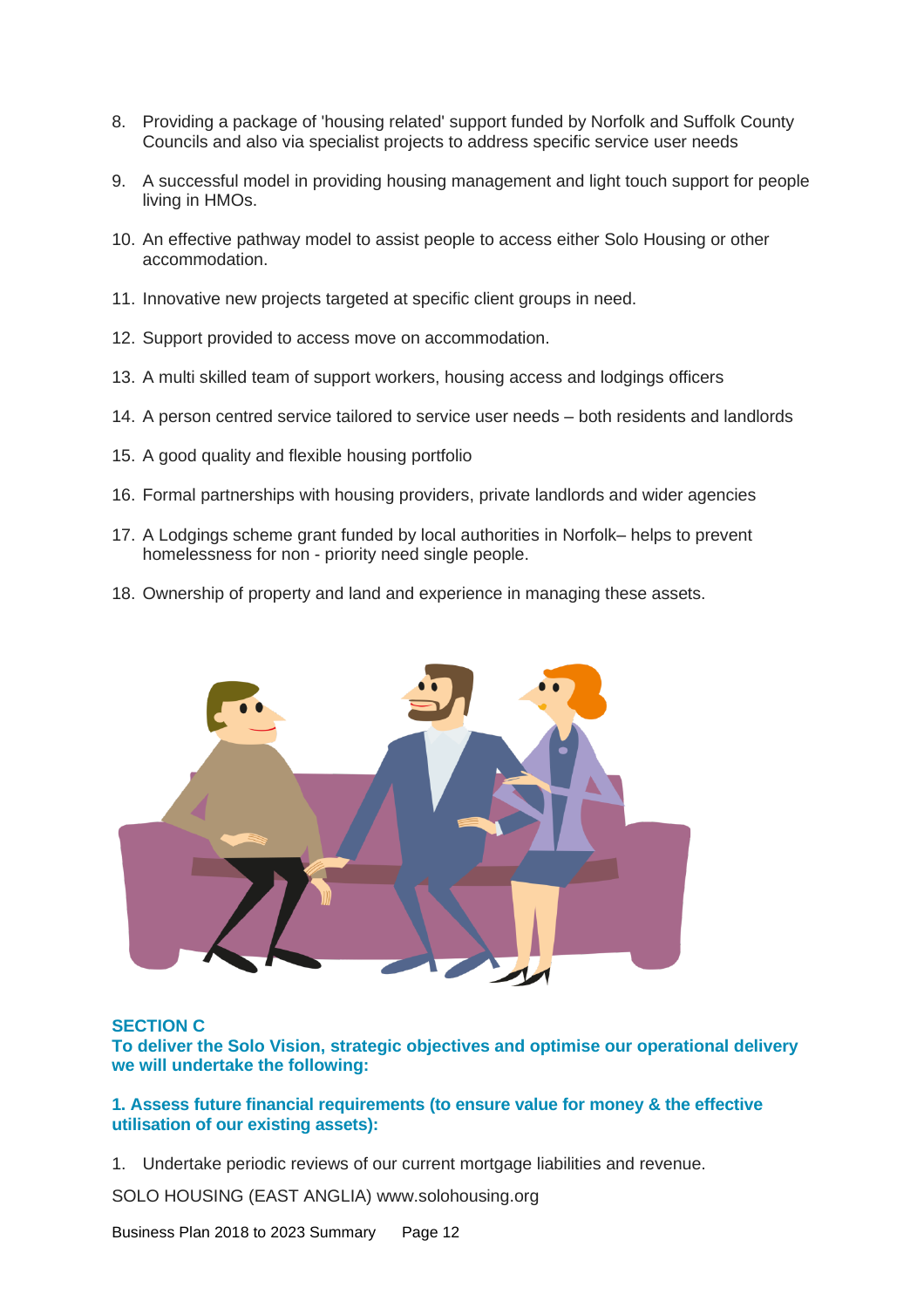- 2. Increase our cash reserves and bank balances to allow the refurbishment or development of properties owned by Solo to enable them to be more fuel efficient for our residents and reduce our carbon footprint.
- 3. Invest some of our resources to refurbish some of our properties.
- 4. Invest in an accessible head office for use by Solo staff, residents and local stakeholders. Training facilities could be provided via a social enterprise to generate some funds to support delivery of core services.
- 5. Enable staff to work flexibly and from home, with access to appropriate equipment and support.
- 6. Optimise our existing assets to include the potential to redevelop and invest in the provision of affordable accommodation units (units could potentially be used for longer term support accommodation to diversify the business model)
- 7. Generate sufficient funds to invest in infrastructure to enhance the efficiency of the organisation.

#### **2. Maximise opportunities for Solo Housing using our existing assets:**

- 1. Continue with our feasibility review to consider how we develop the Old Post Office site with consideration for the development of affordable move on accommodation.
- 2. Work in partnership with agencies who could provide staff time and specific skills & expertise to meet the needs of single people in our accommodation, enabling our residents to join the workforce and develop independent living skills.
- 3. Develop our fundraising capacity to progress applications to trust funds and other funders to support our work and deliver our strategic objectives.
- 4. Progress opportunities to raise our profile across our delivery areas, including hosting of events and activities.
- 5. Utilise our skills in property management to deliver a Social Lettings Agency via a Social Enterprise vehicle to generate funds to support our wider service delivery and provide move on options for our residents

# **3. Explore wider opportunities:**

- 1. Scope the development of 'market rent' accommodation for single people to increase the range of options available to single people, support a pathway approach to providing housing solutions and independent living and deliver a return on investment.
- 2. Scope other options to diversify our accommodation offer; for example, providing longer term supported accommodation.
- 3. Engage with a wide range of partners via the Norfolk Strategic Housing Partnership and via our partner HRS providers in Suffolk & by working in partnership with our local authorities.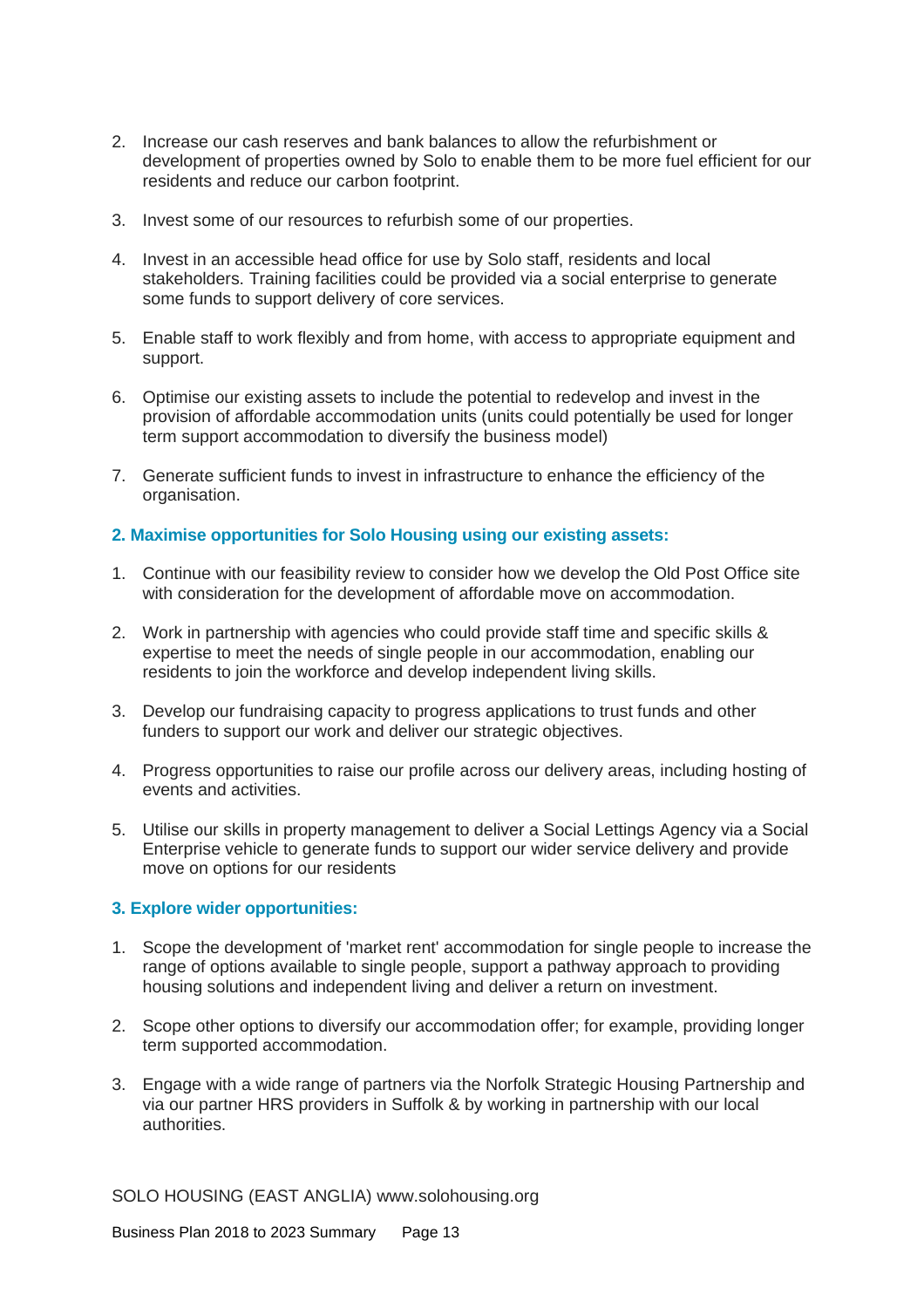# **Executive Committee/Trustee Board biographies**

# **Sally Hanlin (Chair)**

Sally is the Managing Director with day-to-day operational and strategic responsibility for Empanda Care & Support Ltd CIC and seeks to develop, grow and continually improve the services Empanda provide. Previously, Sally was Head of Care & Support at the Flagship Group, where she was responsible for a diverse portfolio of care and support services, employing 270 staff and offering a service to almost 4,000 customers. Sally worked for Flagship for 15 years. Before moving to East Anglia, Sally worked for a specialist Registered Provider offering a range of services for single homeless people in the East End of London.

#### **Eamonn Malone (Vice Chair, member of the Finance, Audit and Risk sub-committee, and the Development sub-committee) Areas of interest and responsibility as a trustee – Health & Safety, Premises & Properties.**

Eamonn is retired but worked in Property and Construction in a professional capacity. He combines his role at Solo with similar voluntary roles elsewhere

#### **Keir Hounsome (Company Secretary) Areas of interest and responsibility as a trustee – Data Protection and Policy development.**

Keir is a retired solicitor with senior management experience. Working in local government, he specialised firstly in planning and highways law and later in general public law and governance matters as well as having substantial procurement experience. Since retirement, he has served as a director or trustee on a number of not-for-profit bodies in Norfolk.

#### **Philip Ellick (Treasurer, Joint chair of the Finance, Audit and Risk sub-committee) Areas of interest and responsibility as a trustee - Finance**

Philip acted as a broker at Mullens & Co. from 1969 to 1974, and later for Rowe & Pitman from 1974 to 1977. Philip subsequently acted as a dealer at the London Stock Exchange until 1977. Following this, in 1978, he returned to Rowe & Pitman in 1978 and became a dealing partner in 1984. Philip joined S. G. Warburg & Co. in 1988 and later worked for UBS as Managing Director (equity capital market division) after the takeover of S. G. Warburg & Co. by UBS in 1995. Philip went on to join Fox-Pitt Kelton in 2003 and later served as an advisory board member for Macquarie Group Limited after the takeover of Fox-Pitt Kelton by Macquarie in 2009. He retired from Macquarie Group Limited in 2011.He is currently a nonexecutive director of DRENL ltd. a waste to energy company.

# **David Sice (Joint chair of the Finance, Audit and Risk sub-committee, and the Development (sub-committee)**

**Areas of interest and responsibility as a trustee – Policy Development**

David has 35 years' experience of management working in the affordable housing sector; working for Councils, Housing Associations, Housing Charities, Alms houses and a particular interest in the vulnerable, or single person housing need. In April 2017 David retired as Chief executive of an Essex housing association. David is currently a freelance consultant, assisting small charities with governance after many years' experience of being a Trustee or Governor of national (RNLI) or regional/ Charities (CAB). In addition, David is a Fellow of the Chartered Institute of Housing with an interest in the development of new